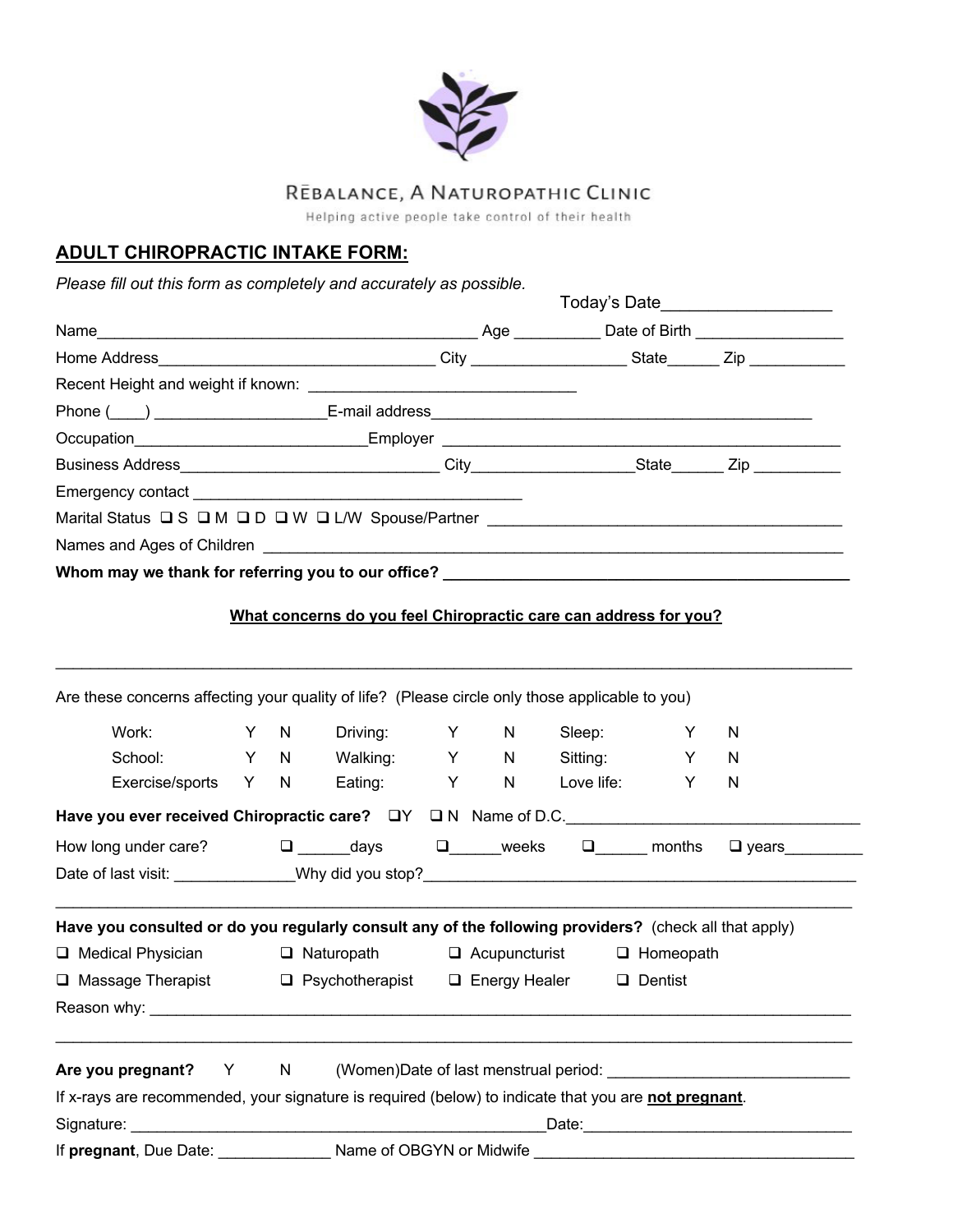#### Where will you be birthing you be birthing  $\mathcal{H}$  Hospital q Home q  $\mathcal{H}$  and  $\mathcal{H}$ **STRESS**

The primary system in the body, which coordinates health, is the CENTRAL NERVE SYSTEM. The vertebrae, (bones of the spinal column) surround and protect the delicate NERVE SYSTEM. Chiropractors are specialists trained in "early detection" of injury to the SPINE & NERVE SYSTEM.

The information below will help us to see the types of PHYSICAL, EMOTIONAL & CHEMICAL stresses you have been subjected to and *how they may relate to your present spinal, nerve and* **health** *status.*

### **PHYSICAL STRESS: BIRTH AND INFANCY**

The birth process can traumatize a baby's spine and cause damage to the spine & nerve system. Please indicate where and how you were birthed. (If you do not know, please skip to next question)

 $\Box$  Breech  $\Box$  Cord around neck  $\Box$  Prolonged labor  $\Box$  Drug induced labor  $\Box$  Suction

**Q Home** Q Natural Q Hospital Q Caesarian section Q Forceps

## **PHYSICAL STRESS: CHILDHOOD THROUGH ADULT**

The minor & often ignored repetitive physical traumas that we have endured are often too numerous to list. Please list the major traumas that you remember from your childhood up to the present.

Have you had any **accidents or injuries in your life** related to any of the following? (check all that apply)

| $\Box$ Automobile | <b>コ</b> Motorcvcle | $\Box$ Bicycle | $\square$ Sports | $\Box$ Playground | $\square$ Abuse |
|-------------------|---------------------|----------------|------------------|-------------------|-----------------|
|                   |                     |                |                  |                   |                 |

If yes, state *type of injury and date:*

| Have you ever <b>hurt/injured your</b> spine, head, neck, ribs, chest, upper or lower back, pelvis or hips? | O Y | OΝ |
|-------------------------------------------------------------------------------------------------------------|-----|----|
| If yes, state type of injury and date:                                                                      |     |    |
|                                                                                                             |     |    |

\_\_\_\_\_\_\_\_\_\_\_\_\_\_\_\_\_\_\_\_\_\_\_\_\_\_\_\_\_\_\_\_\_\_\_\_\_\_\_\_\_\_\_\_\_\_\_\_\_\_\_\_\_\_\_\_\_\_\_\_\_\_\_\_\_\_\_\_\_\_\_\_\_\_\_\_\_\_\_\_\_\_\_\_\_\_\_\_\_\_\_\_

 $\mathcal{L}_\mathcal{L} = \mathcal{L}_\mathcal{L} = \mathcal{L}_\mathcal{L} = \mathcal{L}_\mathcal{L} = \mathcal{L}_\mathcal{L} = \mathcal{L}_\mathcal{L} = \mathcal{L}_\mathcal{L} = \mathcal{L}_\mathcal{L} = \mathcal{L}_\mathcal{L} = \mathcal{L}_\mathcal{L} = \mathcal{L}_\mathcal{L} = \mathcal{L}_\mathcal{L} = \mathcal{L}_\mathcal{L} = \mathcal{L}_\mathcal{L} = \mathcal{L}_\mathcal{L} = \mathcal{L}_\mathcal{L} = \mathcal{L}_\mathcal{L}$ \_\_\_\_\_\_\_\_\_\_\_\_\_\_\_\_\_\_\_\_\_\_\_\_\_\_\_\_\_\_\_\_\_\_\_\_\_\_\_\_\_\_\_\_\_\_\_\_\_\_\_\_\_\_\_\_\_\_\_\_\_\_\_\_\_\_\_\_\_\_\_\_\_\_\_\_\_\_\_\_\_\_\_\_\_\_\_\_\_\_\_\_

 $\mathcal{L}_\mathcal{L} = \mathcal{L}_\mathcal{L} = \mathcal{L}_\mathcal{L} = \mathcal{L}_\mathcal{L} = \mathcal{L}_\mathcal{L} = \mathcal{L}_\mathcal{L} = \mathcal{L}_\mathcal{L} = \mathcal{L}_\mathcal{L} = \mathcal{L}_\mathcal{L} = \mathcal{L}_\mathcal{L} = \mathcal{L}_\mathcal{L} = \mathcal{L}_\mathcal{L} = \mathcal{L}_\mathcal{L} = \mathcal{L}_\mathcal{L} = \mathcal{L}_\mathcal{L} = \mathcal{L}_\mathcal{L} = \mathcal{L}_\mathcal{L}$ 

\_\_\_\_\_\_\_\_\_\_\_\_\_\_\_\_\_\_\_\_\_\_\_\_\_\_\_\_\_\_\_\_\_\_\_\_\_\_\_\_\_\_\_\_\_\_\_\_\_\_\_\_\_\_\_\_\_\_\_\_\_\_\_\_\_\_\_\_\_\_\_\_\_\_\_\_\_\_\_\_\_\_\_\_\_\_\_\_\_\_\_\_

Have you ever **hurt, broken, fractured or sprained** any bones or joints?  $\Box$  Y  $\Box$  N If yes, list *body parts injured and dates:*

| Have you ever been hospitalized? | $\Box$ Y |  |
|----------------------------------|----------|--|
| If yes, state reason and dates:  |          |  |

## **EMOTIONAL STRESS**

It is difficult to separate the emotional stress in our life from the physical response that often occurs. Please indicate if you have experienced any of the emotional stresses below:

| Childhood Trauma | N   | Loss of loved one      | Y  | N  | Abuse          |  |
|------------------|-----|------------------------|----|----|----------------|--|
| Work or School   | Y N | Divorce/separation Y N |    |    | Financial      |  |
| Lifestyle change | N   | Parents divorce        | Y. | N. | <b>Illness</b> |  |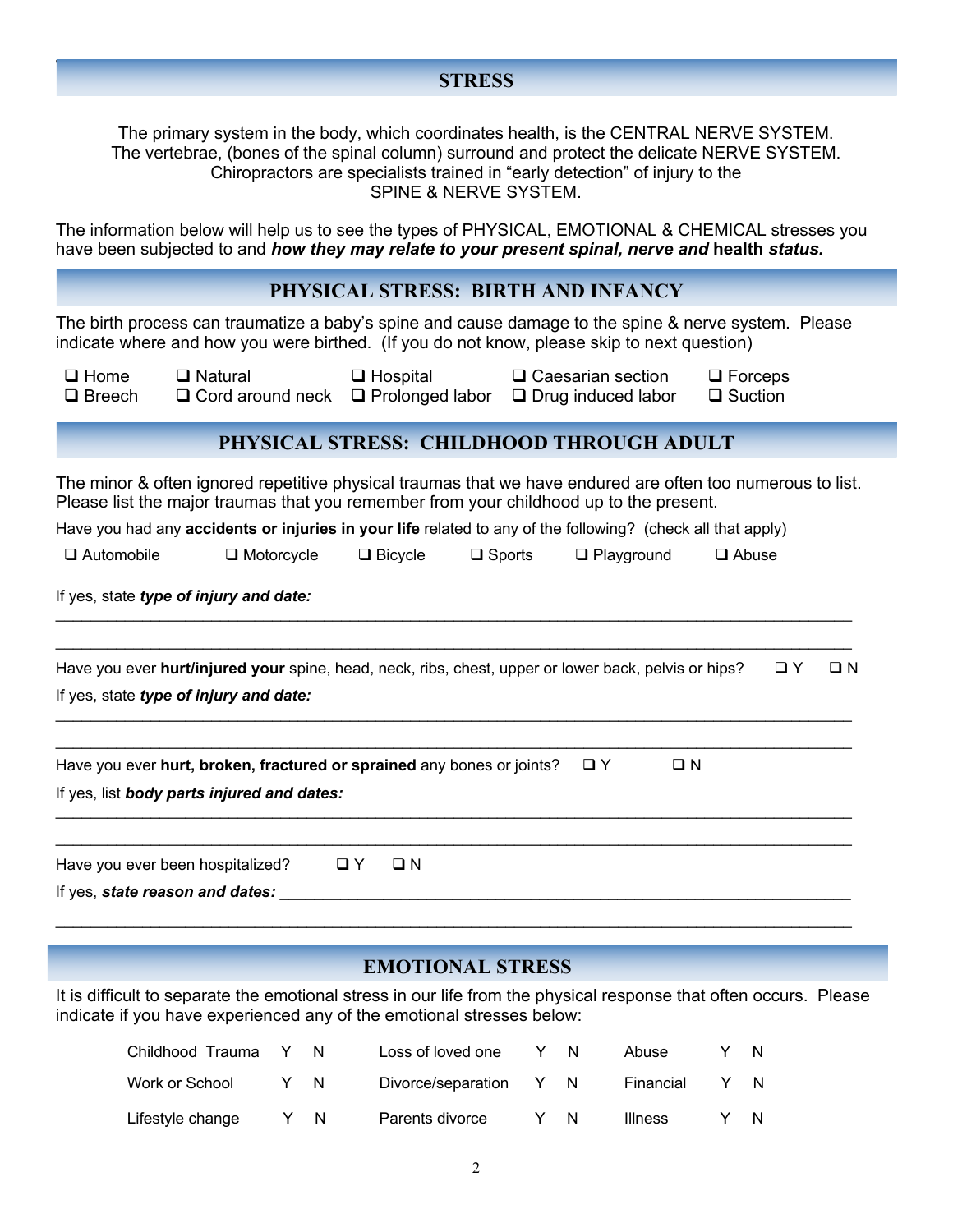## **CHEMICAL STRESS**

Chemical stress can occur when a substance, that is toxic to the body, is breathed, injected, taken by mouth, or placed on the skin (e.g.: food allergies, drug reactions, exposure to chemicals in the air, etc.) The following will reveal exposures you may have had.

| Were you <b>vaccinated?</b> $\Box$ Y $\Box$ N                                                                        |                                                 | If yes, did you have a reaction?    | $\Box$ Y | O N                     |  |  |  |  |  |
|----------------------------------------------------------------------------------------------------------------------|-------------------------------------------------|-------------------------------------|----------|-------------------------|--|--|--|--|--|
| Have you been <b>exposed to</b> any of the following on a regular basis, (past or present)?                          |                                                 |                                     |          |                         |  |  |  |  |  |
| $\Box$ Toxic chemicals<br>$\Box$ Radiation                                                                           | $\Box$ Second hand smoke<br>$\Box$ Chemotherapy | $\Box$ Drug therapy<br>$\Box$ Other |          |                         |  |  |  |  |  |
| If yes, please list:<br>Do you have allergies to any foods? $\Box Y$ $\Box N$<br>If yes, please list: $\blacksquare$ |                                                 |                                     |          |                         |  |  |  |  |  |
| Do you consume any of the following presently?                                                                       |                                                 |                                     |          |                         |  |  |  |  |  |
| $\Box$ Coffee/caffeine                                                                                               | $\Box$ Alcohol<br>$\Box$ Tobacco                | $\Box$ Over the counter drugs       |          | $\Box$ Prescribed drugs |  |  |  |  |  |
| Please list all medications (prescribed and over the counter):                                                       |                                                 |                                     |          |                         |  |  |  |  |  |

*Note: It is imperative that you list all medications as they may have an influence on your care.*

\_\_\_\_\_\_\_\_\_\_\_\_\_\_\_\_\_\_\_\_\_\_\_\_\_\_\_\_\_\_\_\_\_\_\_\_\_\_\_\_\_\_\_\_\_\_\_\_\_\_\_\_\_\_\_\_\_\_\_\_\_\_\_\_\_\_\_\_\_\_\_\_\_\_\_\_\_\_\_\_\_\_\_\_\_\_\_\_\_\_\_

|                                                       | <b>QUALITY OF LIFE</b> |             |             |  |  |  |
|-------------------------------------------------------|------------------------|-------------|-------------|--|--|--|
| How do you grade your physical health?                | $\square$ Good         | $\Box$ Fair | $\Box$ Poor |  |  |  |
| How do you grade your emotional/mental health?        | $\square$ Good         | $\Box$ Fair | $\Box$ Poor |  |  |  |
| How do you rate your overall "quality of life"?       | $\square$ Good         | $\Box$ Fair | $\Box$ Poor |  |  |  |
| Do you exercise regularly? If yes, how often?         |                        |             |             |  |  |  |
| Do you take supplements? If yes, please list:         |                        |             |             |  |  |  |
| Do you follow a special dietary regime? If yes, what? |                        |             |             |  |  |  |

#### **EXPECTATIONS**

I would like to have the following benefits from *Chiropractic Care*: (Check all that apply)

- $\Box$  Relief of a symptom or problem
- $\Box$  Relief and Prevention of a symptom or problem
- $\Box$  Healthier spine and nerve system
- $\Box$  Optimal health on all levels

## **CHIROPRACTIC CLINICAL OBJECTIVE**

Physical, Emotional and Chemical STRESSES, common to our contemporary lifestyles, can result in misalignment of the spinal column causing damage to the nerve system. The result is a condition called Vertebral Subluxation. The Chiropractic Exam/evaluation is specifically designed to detect Vertebral Subluxations in all phases of their progression.